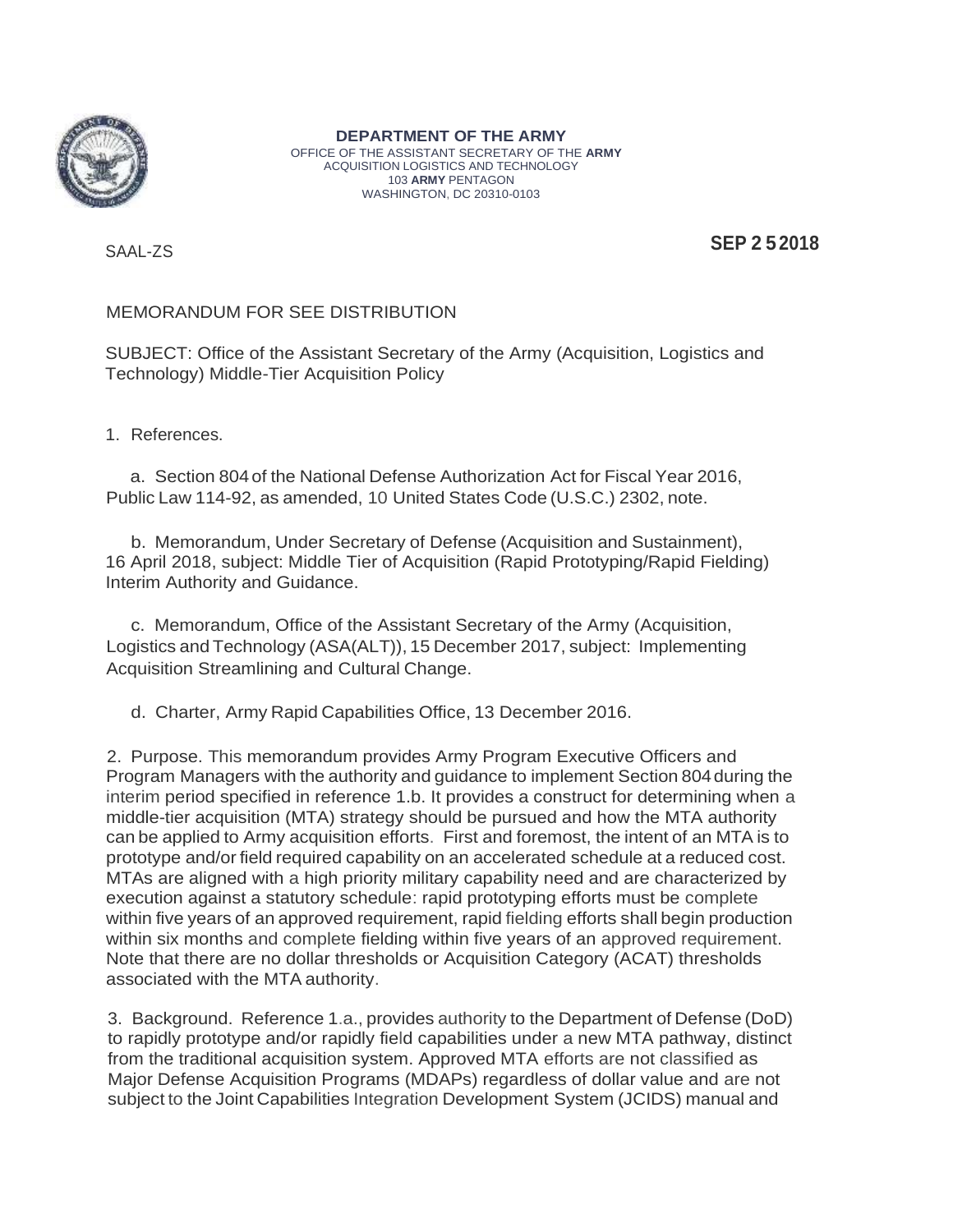SAAL-ZS SUBJECT: Office of the Assistant Secretary (Acquisition, Logistics and Technology) of the Army Middle-Tier Acquisition Policy

DoD Directive 5000.01, "The Defense Acquisition System," or DoD Instruction 5000.02, "Operation of the Defense Acquisition System," except to the extent specifically provided in the implementing guidance. MTA applies to two distinct pathways:

a. Rapid Prototyping: shall provide for the use of innovative technologies to rapidly develop prototypes to demonstrate or evaluate new capabilities, operational concepts or meet emerging military needs. The objective of acquisition efforts under the rapid prototyping pathway is to field a prototype that can support these purposes in a real or simulated operational environment and provide for a residual operational capability within five years of the development of an approved requirement.

b. Rapid Fielding: shall provide for the use of proven technologies, to include through Rapid Prototyping, to field production quantities of new or upgraded systems with minimal development required. The objective of acquisition efforts under the rapid fielding pathway is to begin production within six months and complete fielding of an Army Requirements Oversight Council (AROC) defined capability increment within five years of the development of an approved requirement. See figure 1 below.





# 4. Guidance that applies to both Rapid Prototyping and Rapid Fielding:

a. Initiation.

(1) The responsible Program Executive Office (PEO)/Program Manager (PM) will submit requests to use MTA authority through the Deputy for Acquisition and Systems Management (DASM) to the Army Acquisition Executive (ME) for approval. When appropriate, PEOs/PMs should also request that they be designated the Decision Authority **(DA).**.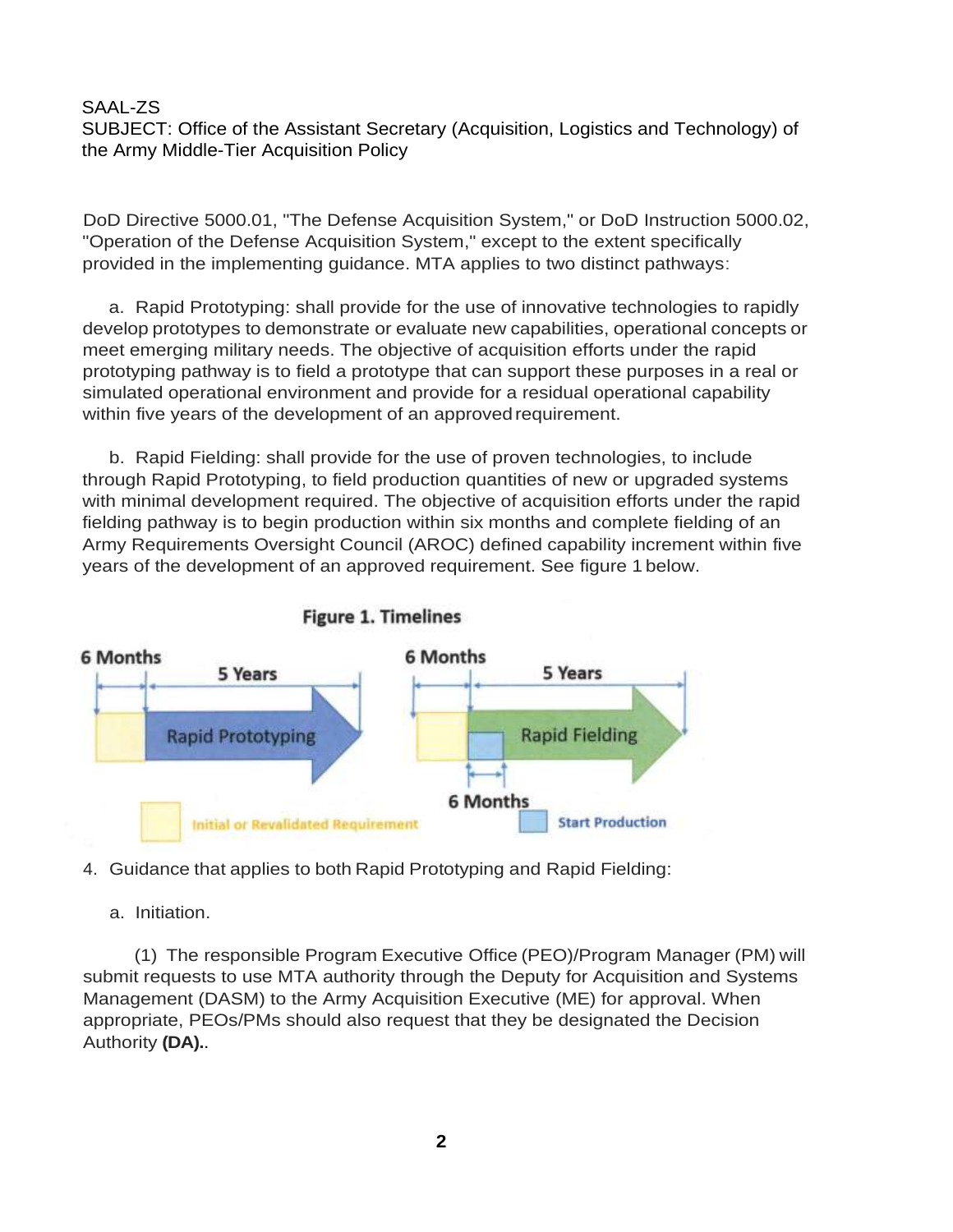SUBJECT: Office of the Assistant Secretary (Acquisition, Logistics and Technology) of the Army Middle-Tier Acquisition Policy

(2) PMs must provide a program strategy through the PEO to the AAE, that includes threat; operational gap addressed by the MTA effort; why and how an MTA is appropriate; estimated lifecycle costs; risk management; and cost, schedule and performance metrics. Additionally the program strategy:

(a) Identifies the supporting requirements document or process by which a requirement will be approved within six months. The requirement may be revised and revalidated at key knowledge points during the prototyping/fielding phases of the program. This requirement could come in the form of a Directed Requirement or via another Army approval process.

(b) Explains why the particular effort meets the criteria, both Statutory and Army policy, for execution under MTA's rapid prototyping or rapid fielding pathways.

(c) Describes a full plan, from initiation to completion, and proposes required documentation, decision points and metrics, as well as timing, scope and level of decision reviews, and cost, schedule, and performance objectives.

(d) Discusses risks and risk mitigation approaches. Risks will be well defined and mitigation plans will be tied to knowledge points. Plans shall document risk reduction throughout the execution of prototyping and fielding efforts.

(e) Discusses the proposed funding plan. Documentation will be streamlined but include a sufficient level of detail to support AAEdecision-making.

(f) Show where the MTA effort fits within the Army Modernization Priorities and/or supports the National Defense Strategy, if appropriate.

(3) Requests will reflect coordination with appropriate requirements, test, and budget officials and, where applicable, the responsible Cross Functional Team (CFT) lead. PMs will propose an Acquisition Decision Memorandum (ADM) that will provide authority to proceed with the program. The **DASM** may arrange for the PEO/PM to provide an initial Shaping Briefing to the AAE and other invited participants to include representatives from the Offices of the Assistant Secretary of the Army (Financial Management and Comptroller), Deputy Chief of Staff G-3, G-4, and G-8, ATEC, General Counsel, and, where applicable, the responsible Cross Functional Team lead. Army Rapid Capabilities Office (RCO) may proceed with a Rapid Prototyping or Rapid Fielding Effort at the direction of the RCO Board of Directors and may request to initiate a project directly with the AAE.

(4) Changes to the approved program strategy require prior DA approval.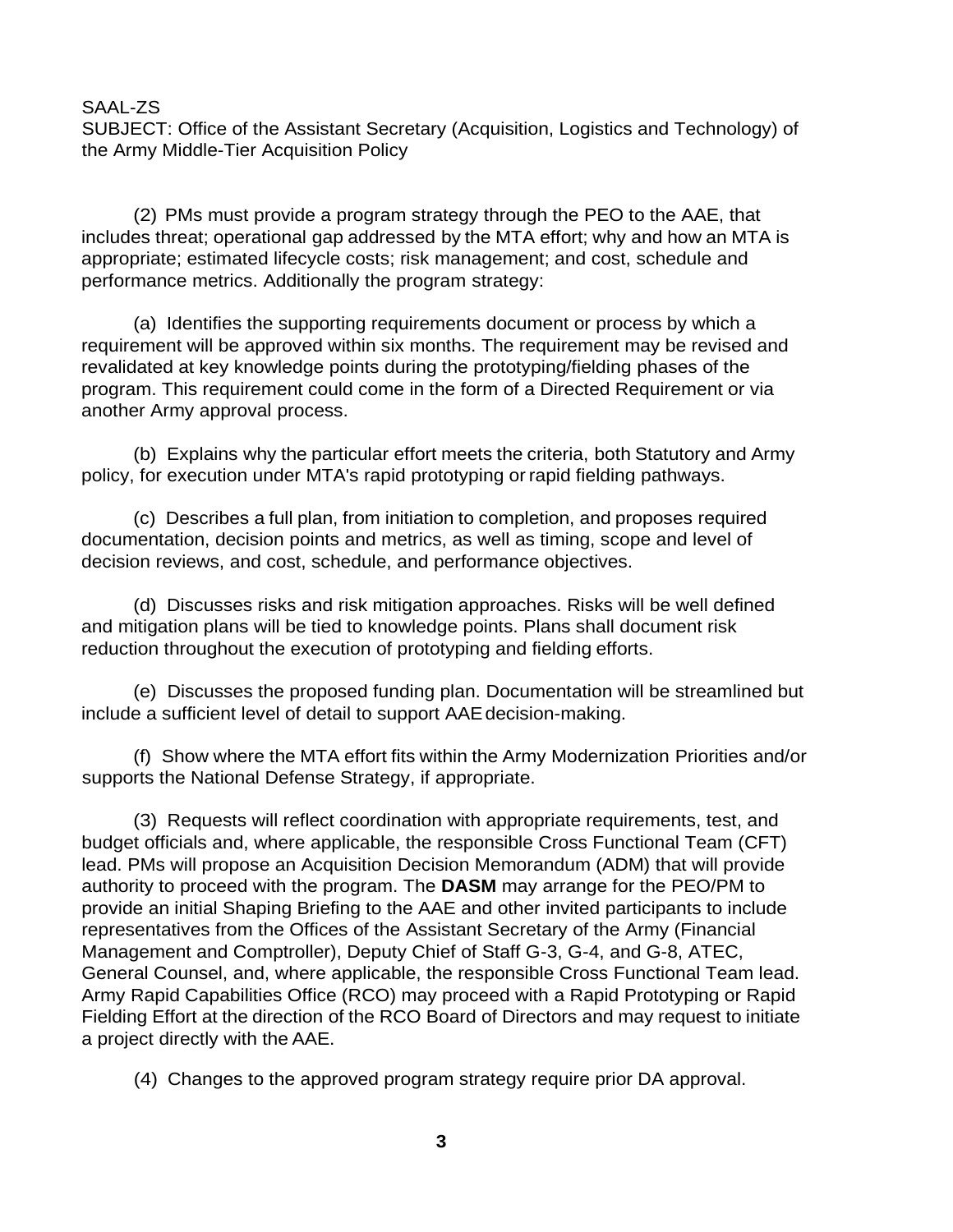SUBJECT: Office of the Assistant Secretary (Acquisition, Logistics and Technology) of the Army Middle-Tier Acquisition Policy

b. Funding.

(1) Funding for MTA efforts will be managed using the normal Planning, Programming, Budgeting and Execution process.

(2) PEOs/PMs shall use current available funding and have a funding plan to execute their program. PEOs/PMs will keep the Deputy Assistant Secretary of the Army (Plans, Programs, and Resources) (DASA(PP&R)) informed of additional schedule acceleration that is achievable should additional funding be provided. DASA(PP&R) will provide this information to the Assistant Secretary of the Army (Financial Management and Comptroller) for potential inclusion on the Unfunded Requirements (UFR) List or in future Reprogramming Requests.

(3) In the future, a dedicated fund may be established to support MTAefforts.

- c. Responsibilities.
	- (1) The AAE will:
	- (a) Provide, oversight, guidance and reporting requirements for MTA efforts.
	- (b) Approve each initial decision to utilize MTA.

(c) Unless otherwise noted in the ADM, be the DA for MTA efforts that meet the funding criteria for ACAT I as defined in DoD Instruction (DoDI) 5000.02. For efforts meeting the criteria of ACAT 11, Ill and IV programs-as defined in DoDI 5000.02-DA is delegated to the PEO, with further delegation allowed consistent with current policy once the AAE has approved the initial decision to utilize MTA. Application of ACAT criteria for DA determination does not establish the mid-tier acquisition effort as program of record and does not impose the requirements of anACAT program.

(d) Annually evaluate the performance of Program Executive Officers (PEO) and any direct-reporting PMs on assigned MTA efforts. Ensure PEOs annually evaluate the performance of their PMs on these efforts.

(2) DAs. The DA is the designated individual with overall responsibility for an effort conducted under MTA. The DA for each approved Rapid Prototyping/Rapid Fielding initiative will: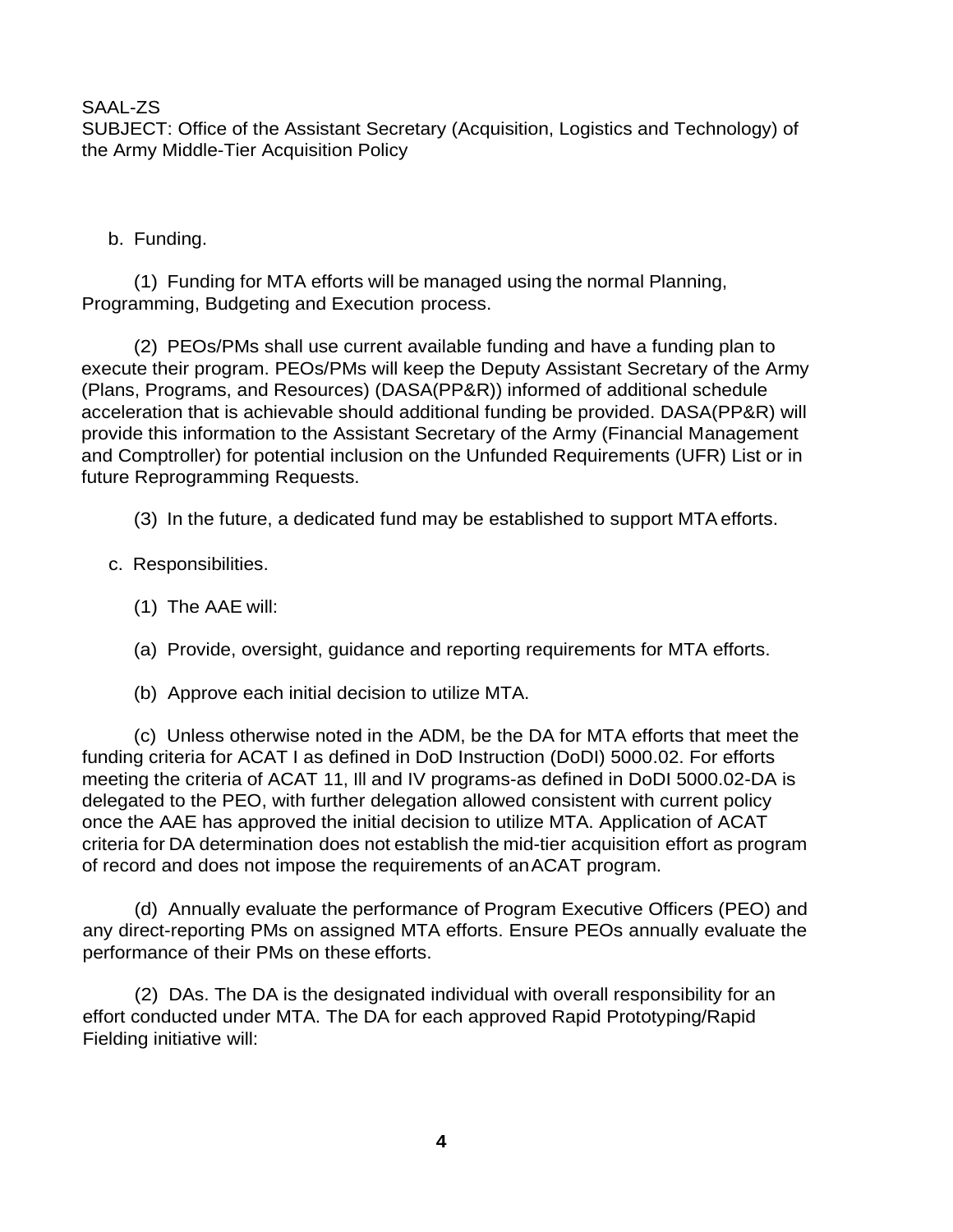SUBJECT: Office of the Assistant Secretary (Acquisition, Logistics and Technology) of the Army Middle-Tier Acquisition Policy

(a) Approve major decisions concerning progress of the effort at pre-established decision points.

(b) Be accountable for reporting cost, schedule and performance data to the Under Secretary of Defense (Acquisition and Sustainment) (USD(A&S)) in accordance with (IAW) reference 1.b and any Cost Assessment and Program Evaluation requirements.

(c) Authorize PMs to utilize tailored, streamlined procedures that support effective project completion.

(d) In coordination with functional stakeholders, ensure that PEOs/PMs structure all individual MTA efforts to adhere to the operating principles outlined in this document under the specific type of MTA.

(e) Develop and track measureable, quantifiable metrics that assess technical performance parameters, cost and schedule.

(3) PM. The PM is the designated individual with responsibility for and authority to accomplish the objectives of the MTA effort. The PM shall be accountable to the DA for credible cost, schedule and performance. The PM for each approved Rapid Prototyping/Rapid Fielding initiative will:

(a) Execute the initiative in accordance with the AAE's initial decision memorandum and subsequent direction from the designated DA. The PM must return to the DA for approval to deviate from the initial ADM.

(b) Report to the designated MTA DA.

(c) In coordination with the users of the equipment and the test community, make trade-offs among life-cycle costs, requirements and schedules to meet the goals of the effort.

(d) Ensure that experimentation focuses on outcomes, affords the maximum ability for quantifiable measurement and centers military value in an operational environment. Coordinate with stakeholders for appropriate concurrence at key decision points. Additionally, include in decision points the requirement for stakeholders to adjust program documentation, including the validated requirement.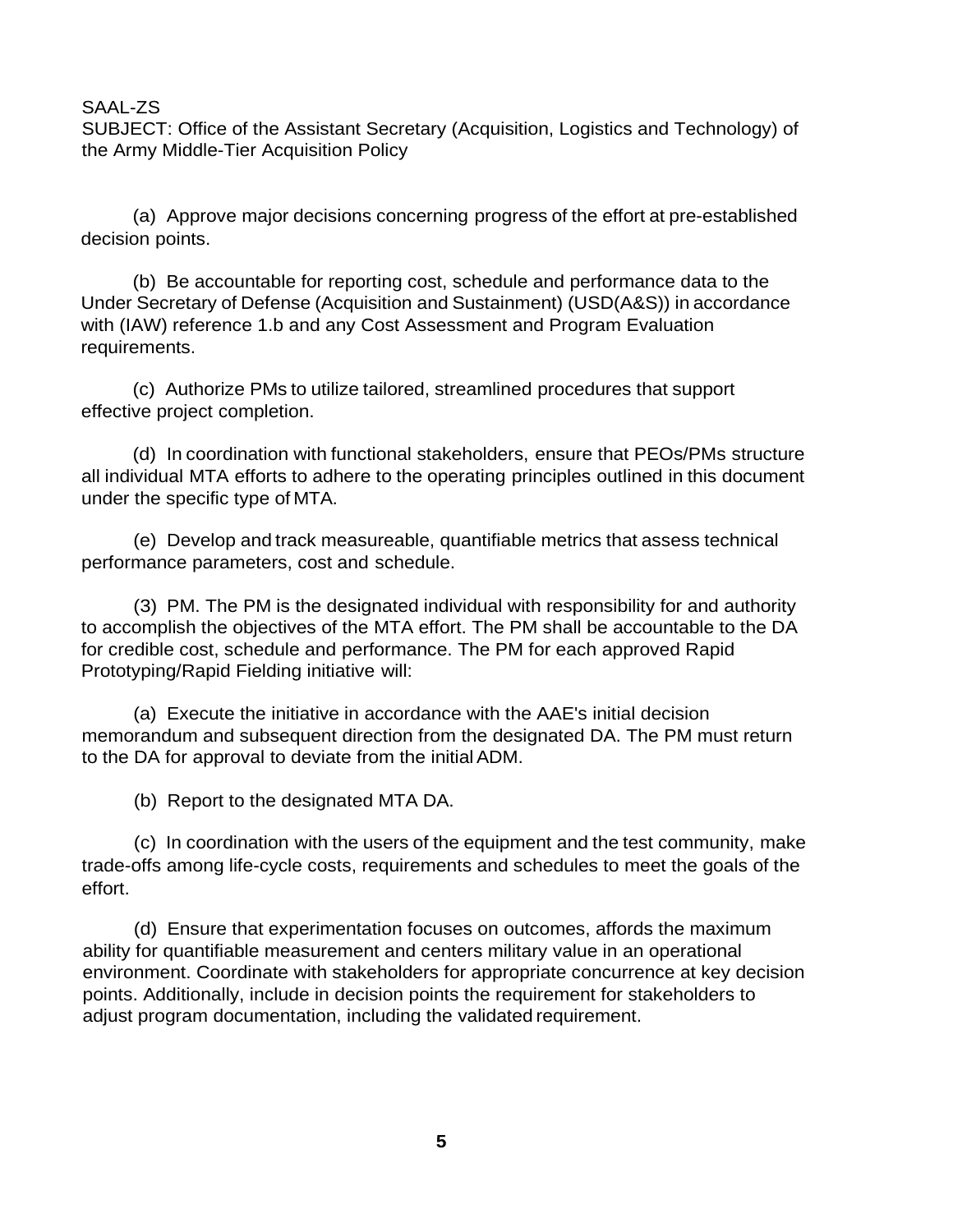SUBJECT: Office of the Assistant Secretary (Acquisition, Logistics and Technology) of the Army Middle-Tier Acquisition Policy

(e) Submit to the PEO any requests for technical staff, including experts in business management, contracting, auditing, engineering, testing and logistics, to enable effective program execution:

(f) Shall document metrics to measure the program's cost, schedule, performance and risks. Metrics should inform decision makers that the MTA is accomplishing what it intended, when it was intended.

(g) Provide data to include, but not be limited to: name of effort, capability gap or problem, capability gap metrics, definitive source for the capability gap or problem, capability characteristic or solution, date funds approved for initiation, funding source, result (transition or termination), date of transition or termination, reason for transition or termination, budget, and vendor(s) name.

(h) Report effort in the Army Acquisition Program Master List.

(i) Where appropriate:

(a) Provide justification on waiver requests for requirements deemed to be of little value.

(b) Propose tailored reviews, processes, and assessments that are necessary for achieving cost, schedule, and performance goals and statutory compliance.

(c) Propose tailored documentation. With respect to acquisition strategies, consult reference 1.c, which authorizes use of the simplified acquisition management plan (SAMP) in appropriate circumstances.

(d) Propose tailored metrics to track progress.

U) Execute MTA efforts using flexible procurement and non-procurement instruments. These include, but are not limited to: Indefinite Delivery, Indefinite Quantity (IDIQ) contracts, cooperative agreements (when authorized by statute), other transactions for prototype projects (10 USC 2371b), experimental authority (10 USC 2373), and Federal Acquisition Regulation (FAR) Part 12 procedures or standard FAR contracts (where appropriate). PMs will work closely with contracting officers to select the most appropriate instruments when building the program strategy.

(k) Ensure prospective DA approval, documented in an ADM, of all cost and schedule changes that exceed previously approved parameters.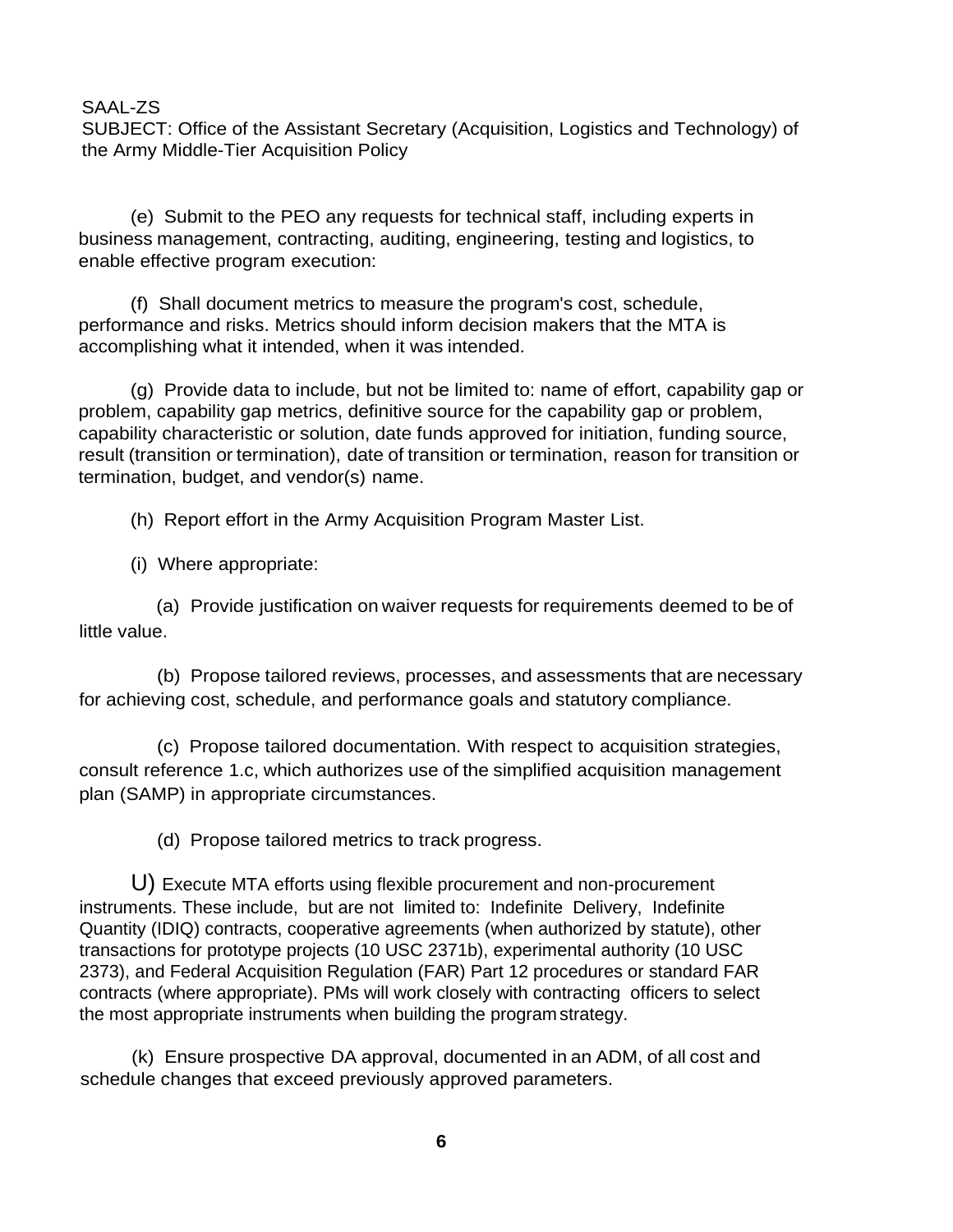SUBJECT: Office of the Assistant Secretary (Acquisition, Logistics and Technology) of the Army Middle-Tier Acquisition Policy

(I) In addition to any other DA-directed status reports, provide the DA with an annual assessment of the program's status with respect to cost, schedule and performance objectives.

d. Rights in Technical Data and Computer Software. Since follow-on production and fielding of prototypes is likely, the acquisition of data and data rights is critical and should be included in contracts or other agreements. PMs must address intellectual property (IP) in their program strategy; and, should consider the following: 1) What IP was developed by the contractor independent of the MTA effort. What would be the cost to purchase or license that IP; 2) What IP will be developed during the MTA; and, 3) what rights to the data will the government have and need. As an initial position, programs should seek to obtain IP rights consistent with the ASA(ALT) policy on intellectual property.

e. Transition. Upon successful operational demonstrations addressing validated requirements, rapid prototyping efforts should transition into procurement and fielding via rapid fielding authorities, incorporation in a current acquisition program or modification of a fielded system. As shown in Figure 2, transition to fielding can occur in multiple ways. Example 1 shows that during rapid prototyping there can be an off ramp to allow for fielding an increment prior to the end of the five-year timeline. When transitioning to rapid fielding, the requirement will need to be revalidated, production will need to start within six months and fielding must be finished (as defined by the AROC) within five years. Additionally, the original prototyping effort may lead to a follow-on development that would lead to a separate fielding. Example 2 shows a prototyping effort leading to both an initial fielding and the development of another rapid prototyping effort. In this example, rapid fielding of the original MTA must be completed within five years. If the MTA developed technology leads to another rapid prototyping effort, this will reset the five-year timeline. In example 3, the production off ramp leads to fielding the mature prototype through the traditional fielding method via a program of record. In this example, the fielded capability is not bound by the five-year limit that is associated with rapid fielding. This list of examples is not all inclusive.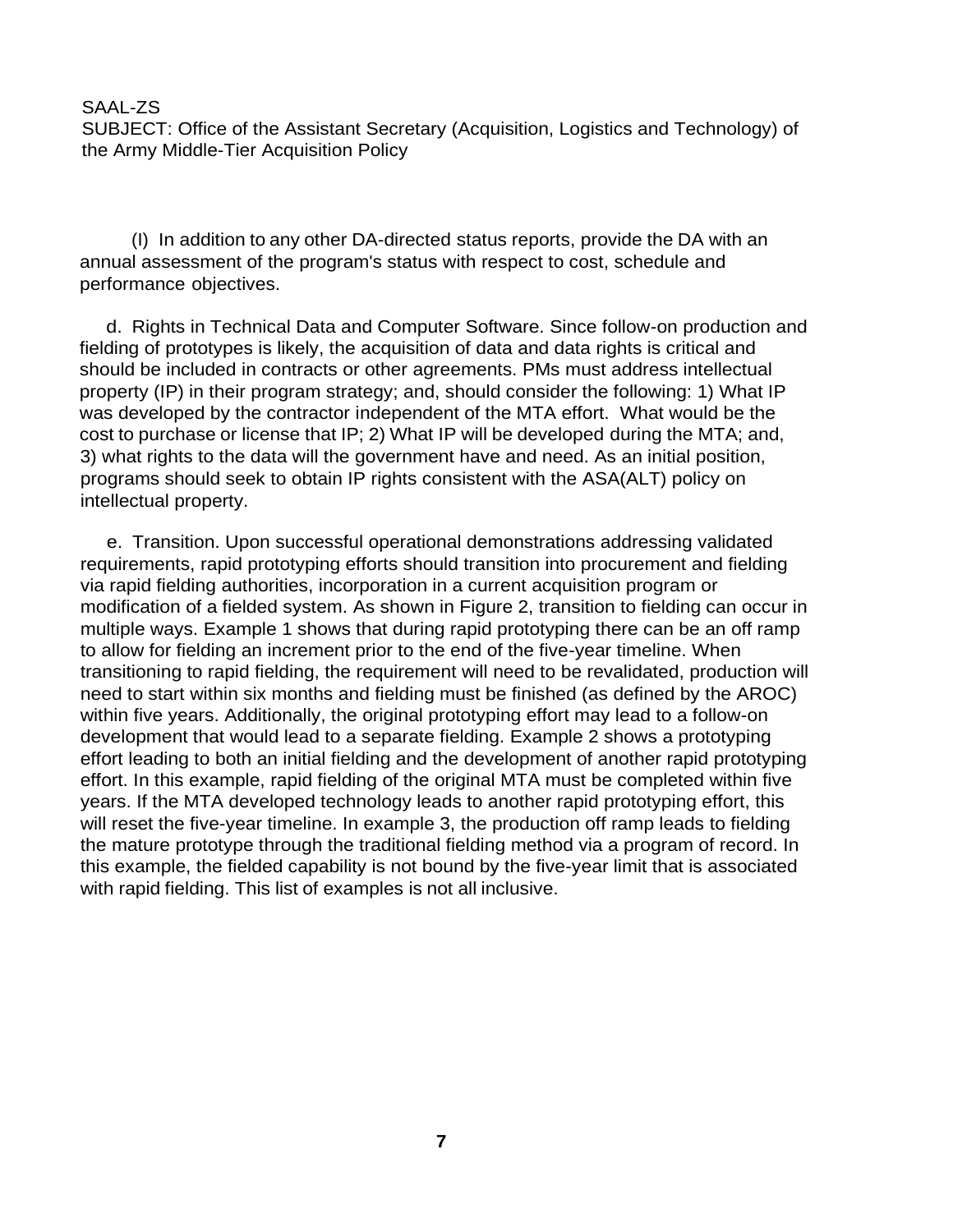SAAL-ZS SUBJECT: Office of the Assistant Secretary (Acquisition, Logistics and Technology) of the Army Middle-Tier Acquisition Policy



### **Figure 2. Examples of Transitions**

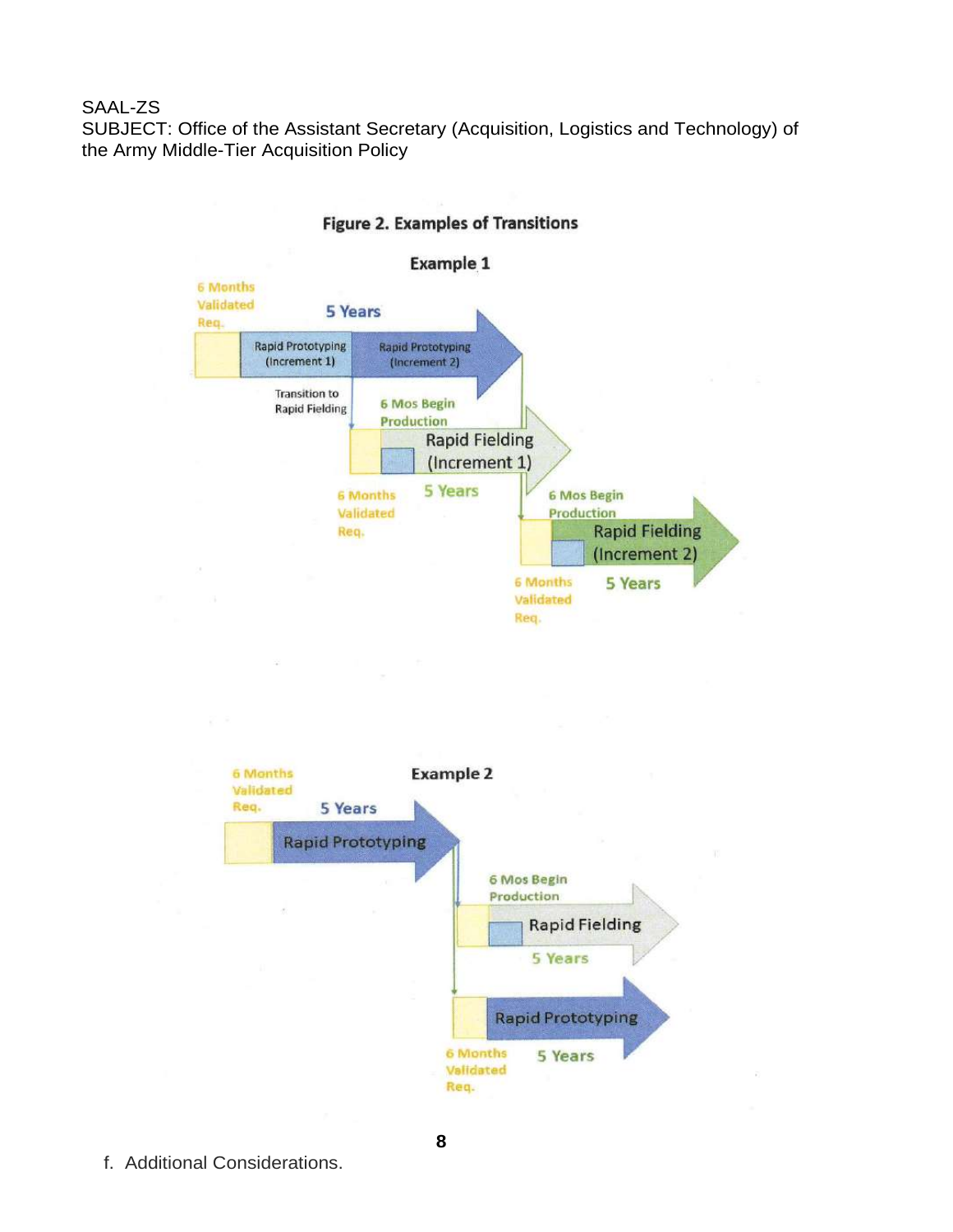SUBJECT: Office of the Assistant Secretary (Acquisition, Logistics and Technology) of the Army Middle-Tier Acquisition Policy



(1) The DASM is the ASA(ALT) lead for capturing and reporting to Office of the USD(A&S) data on use of MTA in accordance with reference 1b, section 5, and will establish information-reporting protocols.

(2) PEOs and PMs will identify education and training needs and required changes to existing policy in accordance with reference 1.b, sections 6 and 7. They will report this information to the DASM, who is responsible for coordination with the AAE and OSD.

(3) The AAE may tailor this guidance to facilitate execution of individual rapid prototyping or rapid fielding efforts. Refer to Table 1 for Statutory Language.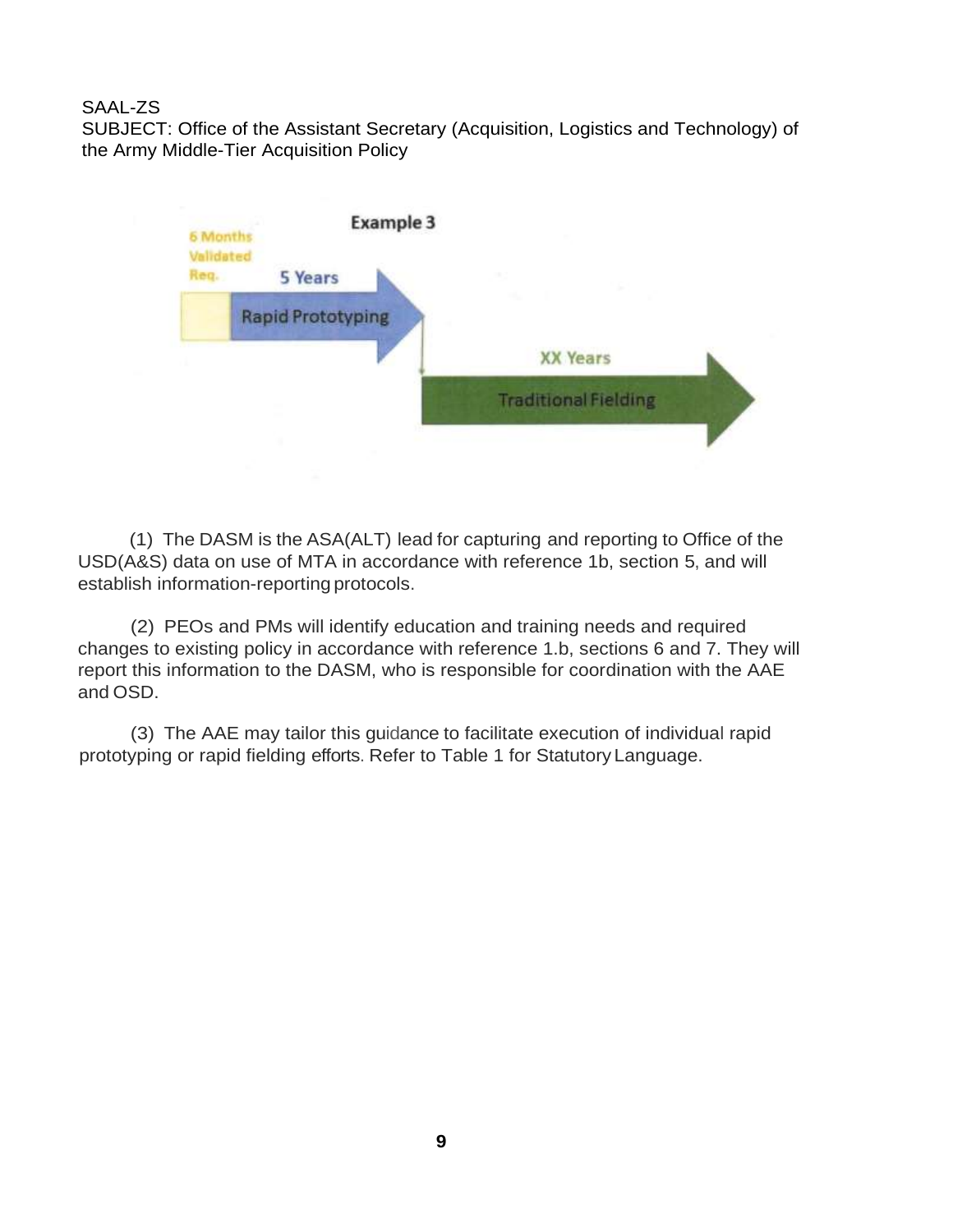SUBJECT: Office of the Assistant Secretary (Acquisition, Logistics and Technology) of the Army Middle-Tier Acquisition Policy

|                                                                                                                                                                                                                                  | <b>Rapid Prototyping</b>                                                                                                                                                                                                                                                                                                                                                                                                                    | <b>Rapid Fielding</b>                                                                                                                                                                                                                                                                                                                                                                                  |
|----------------------------------------------------------------------------------------------------------------------------------------------------------------------------------------------------------------------------------|---------------------------------------------------------------------------------------------------------------------------------------------------------------------------------------------------------------------------------------------------------------------------------------------------------------------------------------------------------------------------------------------------------------------------------------------|--------------------------------------------------------------------------------------------------------------------------------------------------------------------------------------------------------------------------------------------------------------------------------------------------------------------------------------------------------------------------------------------------------|
| <b>Purpose</b><br>Objective                                                                                                                                                                                                      | Provide for the use of innovative technologies to<br>rapidly develop fieldable prototypes to<br>demonstrate new capabilities and meet emerging<br>military needs<br>Field a prototype that can be demonstrated in<br>an operational environment and provide for a<br>residual operational capability within five<br>years of the development of an approved<br>requirement.                                                                 | Provide for the use of proven<br>technologies to field production<br>quantities of new or upgraded systems<br>with minimal development required.<br>Begin production within six months<br>and complete fielding within five<br>years of the development of an<br>approved requirement.                                                                                                                 |
| <b>Starts with</b>                                                                                                                                                                                                               | A merit-based process for the consideration of<br>innovative technologies and new capabilities to<br>meet needs communicated by the Joint Chiefs<br>of Staff and the combatant commanders.                                                                                                                                                                                                                                                  | A merit-based process for the<br>consideration of existing products and<br>proven technologies to meet needs<br>communicated by the Joint Chiefs of<br>Staff and the combatant commanders                                                                                                                                                                                                              |
| <b>Includes</b>                                                                                                                                                                                                                  | Developing and implementing acquisition<br>П<br>and funding strategies<br>Process for demonstrating and evaluating<br>п<br>the performance of fieldable prototypes<br>developed pursuant to the program in an<br>operational environment<br>Transitioning successful prototypes to new<br>П<br>or existing acquisition programs for<br>production and fielding under the rapid<br>fielding pathway or the traditional<br>acquisition system | Demonstrating performance and<br>$\blacksquare$<br>evaluating for current operational<br>purposes the proposed products<br>and technologies<br>Developing and implementing<br>acquisition and funding strategies<br>for the program<br>Considering lifecycle costs and<br>addressing issues of logistics<br>support and system<br>interoperability<br>Opportunities to reduce total<br>ownership costs |
| Not subject to the Joint Capabilities Integration and Development System Manual and Department of                                                                                                                                |                                                                                                                                                                                                                                                                                                                                                                                                                                             |                                                                                                                                                                                                                                                                                                                                                                                                        |
| Defense Directive 5000.01, except to the extent specifically provided in guidance                                                                                                                                                |                                                                                                                                                                                                                                                                                                                                                                                                                                             |                                                                                                                                                                                                                                                                                                                                                                                                        |
| Term "major defense acquisition program" does not include an acquisition program or project that is<br>carried out using the rapid fielding or rapid prototyping acquisition pathway (FYI 8 NOAA Sec 831, IO<br><b>USC 2430)</b> |                                                                                                                                                                                                                                                                                                                                                                                                                                             |                                                                                                                                                                                                                                                                                                                                                                                                        |

### **Table 1. Summary of NDAA 2016, Section 804 Statutory Language.**

# **5. Guidance that applies only to RapidPrototyping:**

**a. Implementation. Figure 3 onthe following page depicts a notional phased approach to the Army MTAprototyping process.**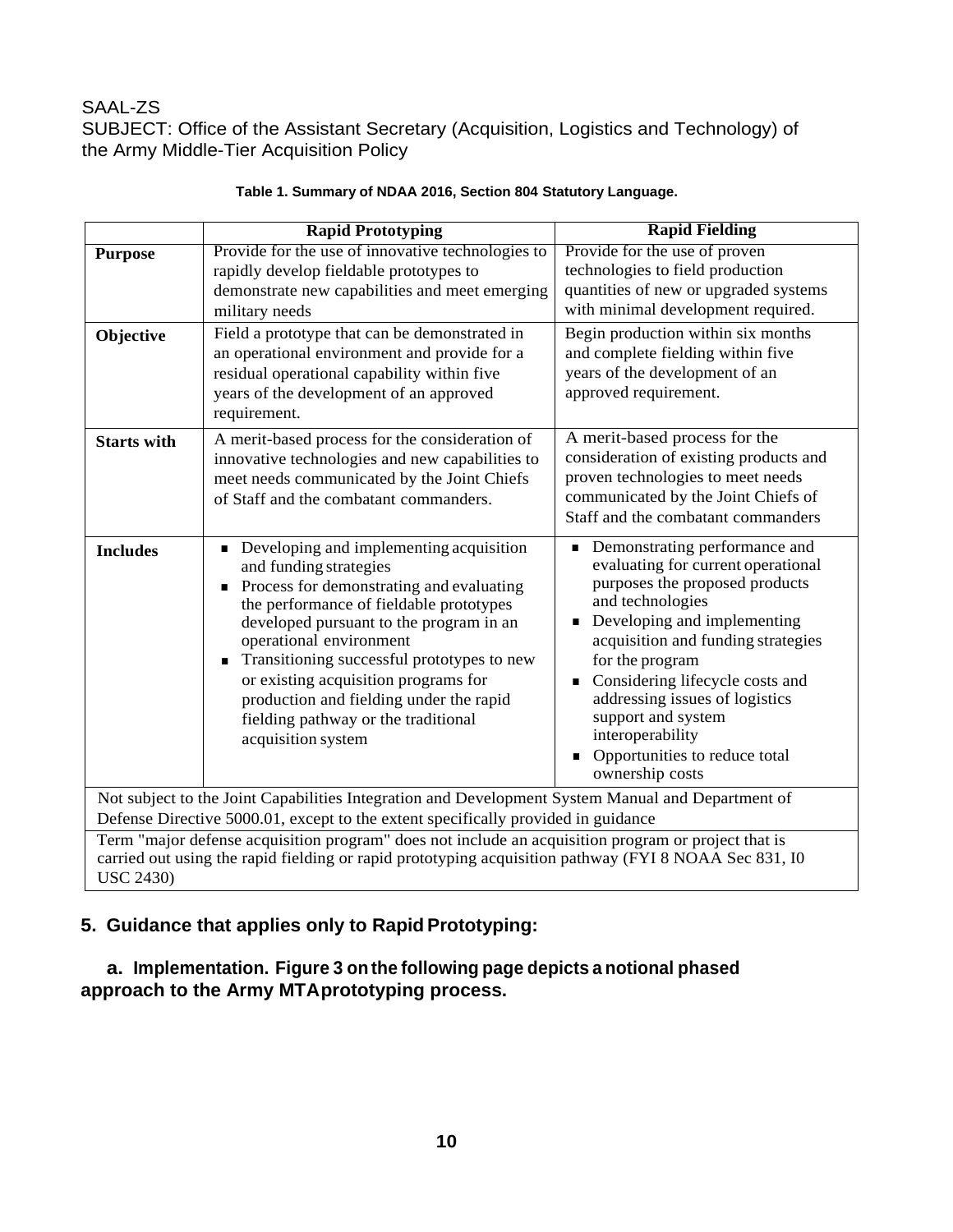SAAL-ZS SUBJECT: Office of the Assistant Secretary (Acquisition, Logistics and Technology) of the Army Middle-Tier Acquisition Policy



**Figure 3. MTA Notional Prototyping Timeline** 

b. For Rapid Prototyping, the effort might precede a validated requirement and, in fact, may inform the requirement. Although the MTA authority is not subject to JCIDS, the acquisition team must have an approved requirement within 6 months from the time that the MTA process is initiated. The PEO/PM will collaborate with HODA to assist with rapidly staffing the requirement across the enterprise to reduce risk and facilitate information sharing prior to approval. As prototyping matures, a re-validation of the requirement may be justified and documented.

c. The prototyping effort should begin with the most difficult requirements first. This allows for early confirmation that the prototype project is achievable, directs the effort toward a different technology, or informs program termination. Prototyping should have well defined outputs that can be assessed with Soldier Touch Points and/or experimentation. This will be used to inform, in as quantifiable manner as possible, a recommendation made by the PM, with CFT input where applicable. The recommendation should inform the DA, who then decides to proceed, adjust or terminate the prototyping effort. DAs/PEOs/PMs shall ensure Rapid Prototyping efforts include the following.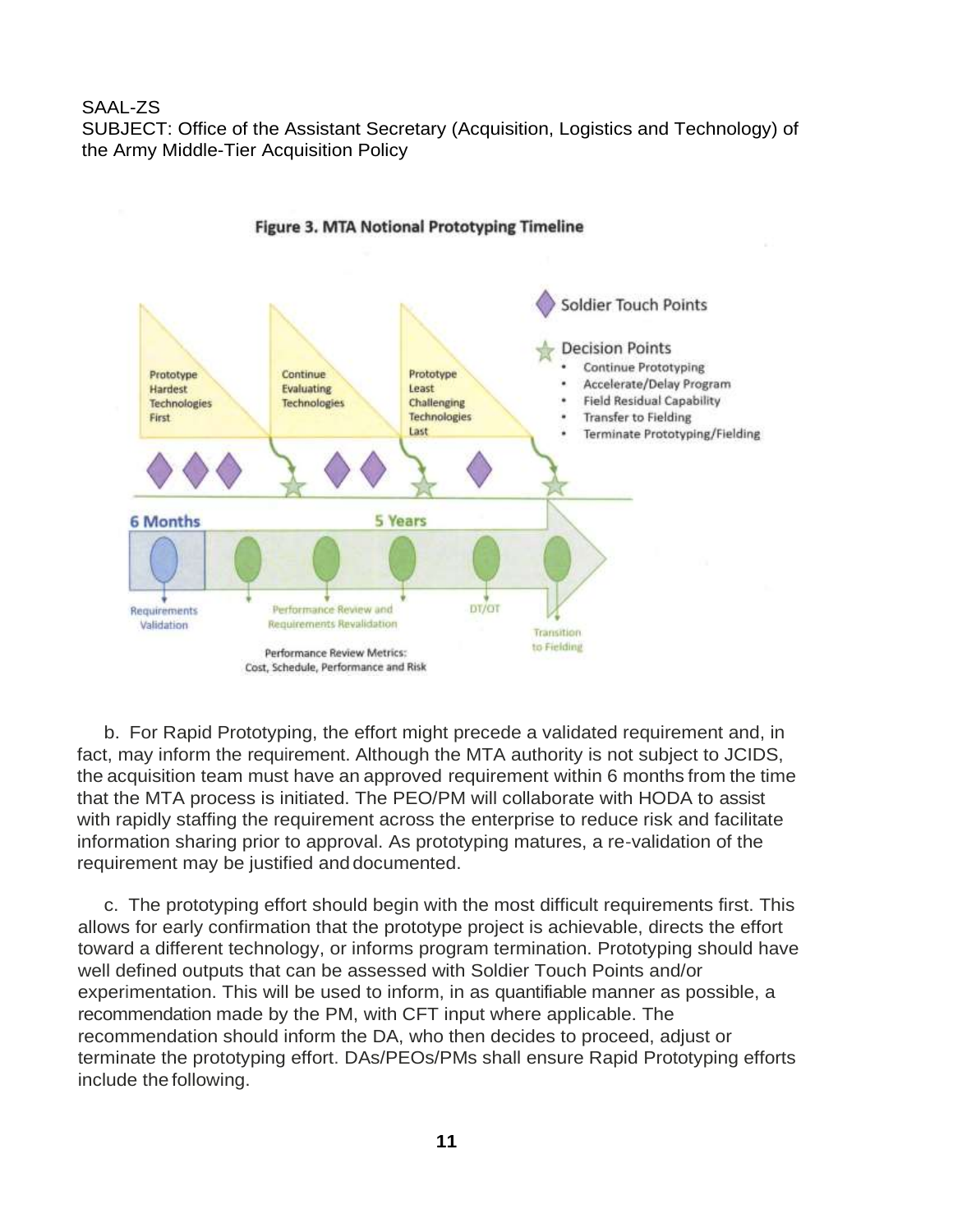SUBJECT: Office of the Assistant Secretary (Acquisition, Logistics and Technology) of the Army Middle-Tier Acquisition Policy

b. DA/PM responsibilities for Rapid Prototyping:

(1) Use merit-based processes for the consideration of innovative technologies and new capabilities to meet user needs.

(2) Develop and implement disciplined acquisition and funding strategies.

(3) Demonstrate and evaluate the performance of field able prototypes developed pursuant to the effort in an operational environment.

(4) Develop specific plans to transition successful prototypes to new or existing acquisition programs for production and fielding under the rapid fielding pathway or the Defense Acquisition System.

6. Guidance that applies only to Rapid Fielding:

a. Implementation.

(1) Rapid Fielding production will start within six months of the validation of the requirement and finish fielding an AROC approved capability increment within five years.

(2) In order to initiate Rapid Fielding efforts under the MTA, each project shall be selected under a merit-based selection framework. The merit-based selection will review the operational gap, the capability available, and trade space within which to produce and field. The program will initiate Rapid Fielding efforts when it has:

(a) Continued alignment with a high priority military capability need.

(b) A defined and manageable capability, cost, schedule, concept of supportability and technical risk for a designated number of AROC approved fielded systems.

(c) Available and stable funding.

(d) A configuration that was successfully demonstrated in an operationally and relevant environment.

b. DA/PM responsibilities for Rapid Fielding will: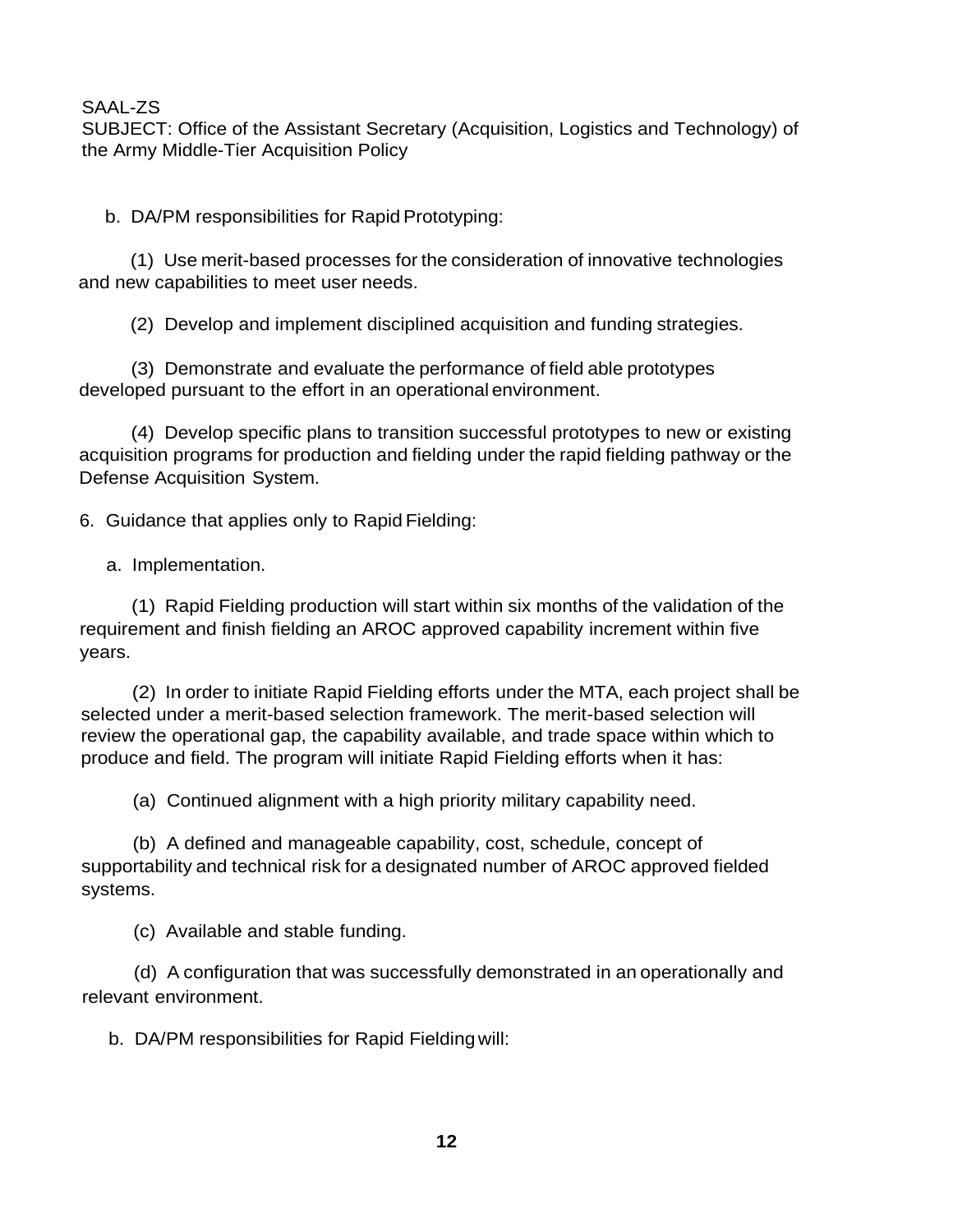SUBJECT: Office of the Assistant Secretary (Acquisition, Logistics and Technology) of the Army Middle-Tier Acquisition Policy

(1) Use merit-based processes for the consideration of existing products and proven technologies to meet user needs.

(2) Demonstrate the performance of proposed products and technologies for current operational purposes.

(3) Develop and implement disciplined acquisition and funding strategies.

(4) Ensure consideration of lifecycle costs and address issues of logistics support and system interoperability.

7. This policy shall be reviewed and updated IAW reference 1.b. The point of contact is Mrs. Maureen Cross, 703-545-3077, DSN 865-3077 or [maureen.w.cross.civ@mail.mil.](mailto:maureen.w.cross.civ@mail.mil)

 $\epsilon$ er $\mathcal{D}$ .

DISTRIBUTION:

Deputy Assistant Secretary of the Army (Acquisition Policy & Logistics) Deputy Assistant Secretary of the Army (Defense Exports & Cooperation) Deputy Assistant Secretary of the Army (Plans, Programs & Resources) Deputy Assistant Secretary of the Army (Research & Technology) Deputy Assistant Secretary of the Army (Procurement) Deputy Assistant Secretary of the Army (Strategy & Acquisition Reform) Deputy for Acquisition & Systems Management Executive Director, System of Systems Engineering & Integration

Program Executive Officer: Ammunition Assembled Chemical Weapons Alternatives Aviation Combat Support and Combat Service Support Command, Control and Communications (Tactical) Enterprise Information Systems Ground Combat Systems (CONT)